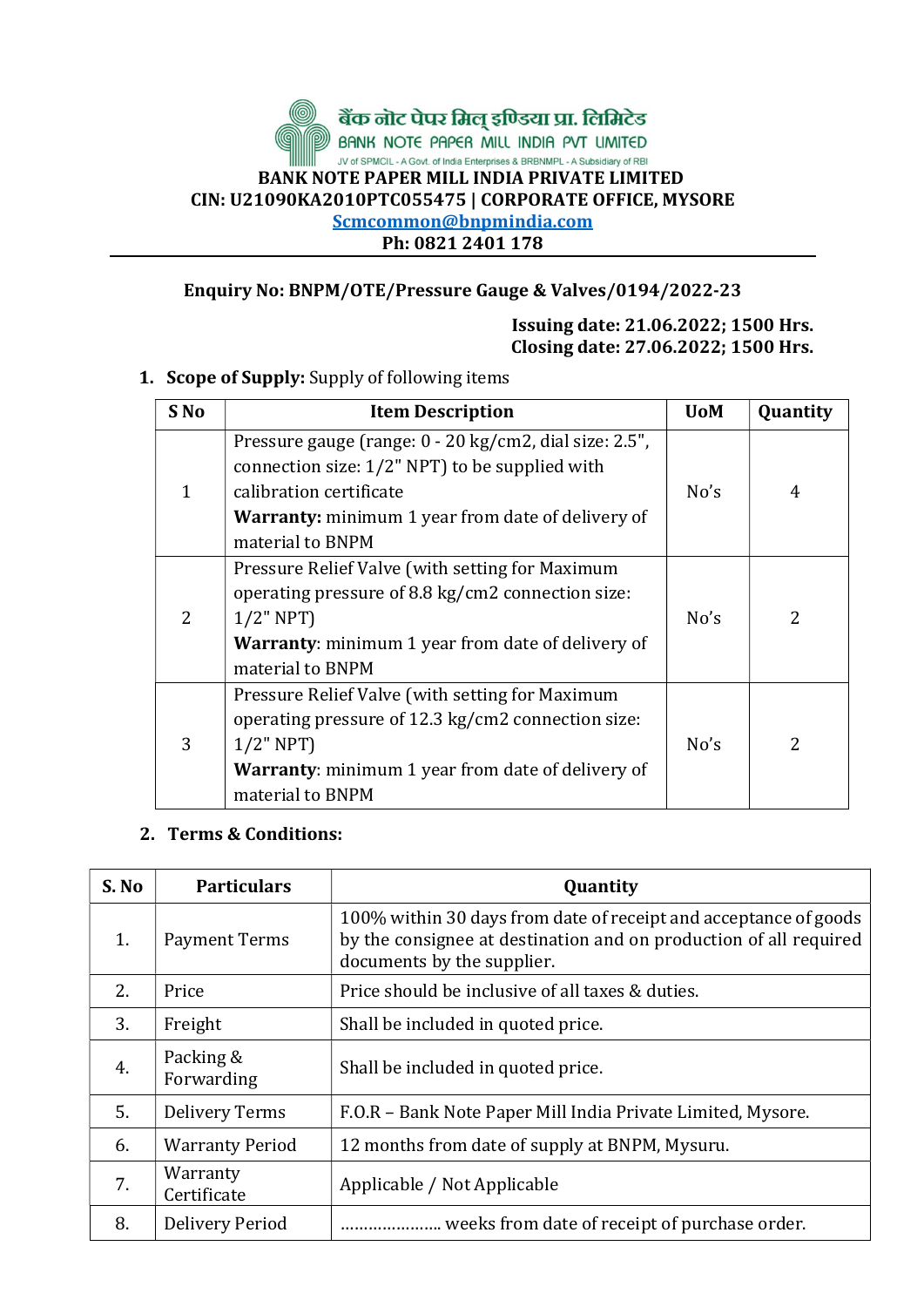| 9.  | Validity of Bid                | 30 days from date of closing of tender.                                                                                                                                                                                   |
|-----|--------------------------------|---------------------------------------------------------------------------------------------------------------------------------------------------------------------------------------------------------------------------|
| 10. | Liquidated<br>Damages          | Liquidated damages shall be applicable at the rate of 0.5% per<br>week or part thereof until actual delivery or performance, subject<br>to a maximum deduction of 10% of the delayed good's /service's<br>contract price. |
| 11. | Material to be<br>delivered at | <b>Engineering Stores,</b><br>Bank Note Paper Mill India Private Limited,<br>Note Mudran Nagar,<br>Mysore 570 003.                                                                                                        |
| 12. | Contact person                 | Mr. Saideep. N<br>P: 0821-2401178                                                                                                                                                                                         |

# Price Bid Format:

| S No           | <b>Description</b>                                                                                                                                                                                                                            | Qty                  | <b>UOM</b>     | Unit<br>rate | Freight,<br><b>P&amp;F</b><br><b>Charges</b> | GST@ | <b>Unit rate</b><br>including<br>GST&<br>Freight,<br><b>P&amp;F</b><br><b>Charges</b> | <b>Grand total</b><br>inclusive of<br><b>GST</b> and<br>Freight,<br><b>P&amp;F</b><br><b>Charges</b><br>(F.0.R,<br>BNPM,<br>Mysore) |
|----------------|-----------------------------------------------------------------------------------------------------------------------------------------------------------------------------------------------------------------------------------------------|----------------------|----------------|--------------|----------------------------------------------|------|---------------------------------------------------------------------------------------|-------------------------------------------------------------------------------------------------------------------------------------|
| $\mathbf{1}$   | Pressure gauge<br>(range: $0 - 20$<br>kg/cm2, dial size:<br>2.5", connection size:<br>$1/2$ " NPT) to be<br>supplied with<br>calibration<br>certificate<br><b>Warranty: minimum</b><br>1 year from date of<br>delivery of material<br>to BNPM | No'<br>${\mathsf S}$ | $\overline{4}$ |              |                                              |      |                                                                                       |                                                                                                                                     |
| $\overline{2}$ | <b>Pressure Relief Valve</b><br>(with setting for<br>Maximum operating<br>pressure of 8.8<br>kg/cm2 connection<br>size: 1/2" NPT)<br>Warranty: minimum<br>1 year from date of<br>delivery of material<br>to BNPM                              | No'<br>$\mathbf S$   | $\overline{2}$ |              |                                              |      |                                                                                       |                                                                                                                                     |